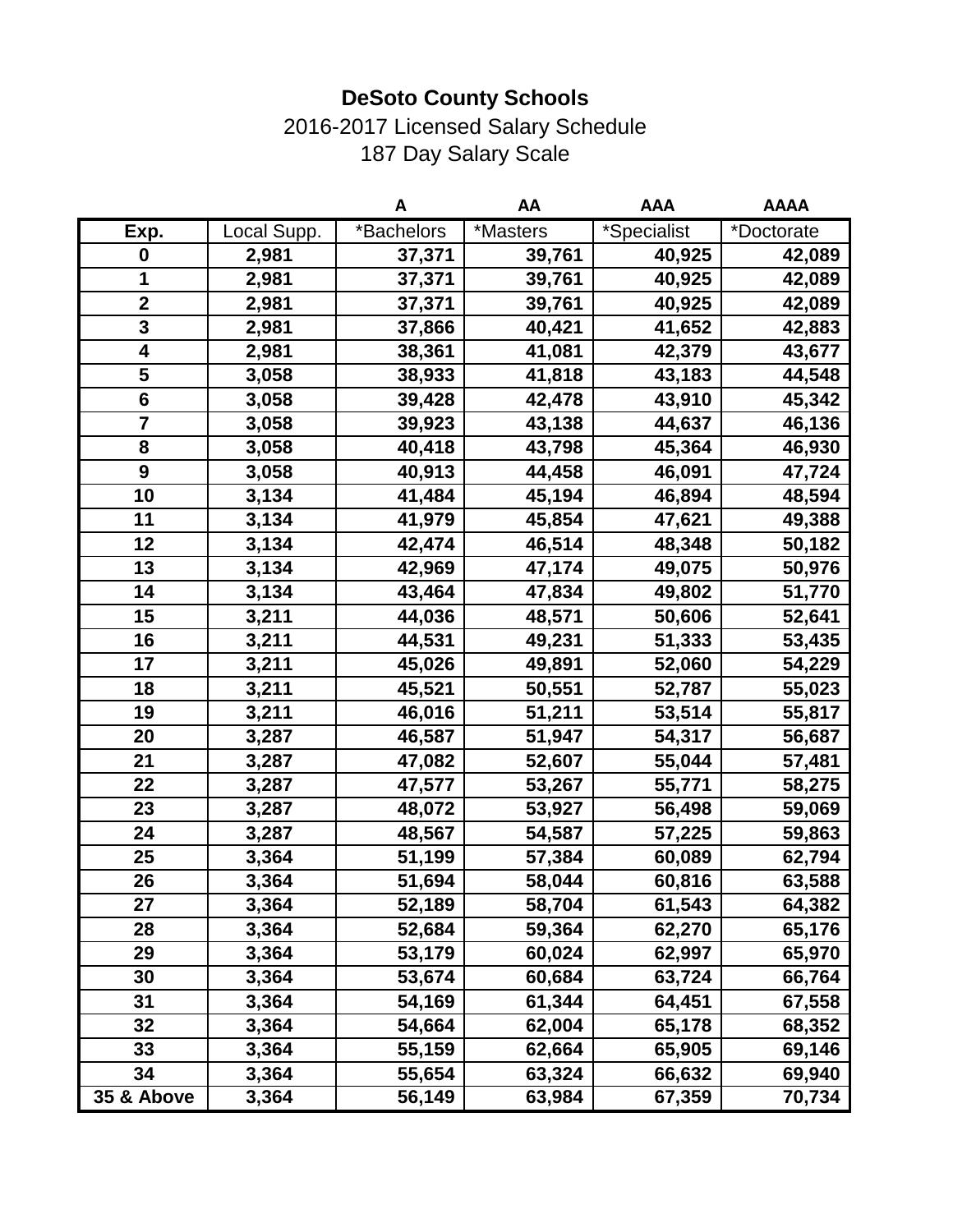# 2016-2017 Licensed Salary Schedule 190 Day Salary Scale

|                         |             | Α          | AA       | <b>AAA</b>  | <b>AAAA</b> |
|-------------------------|-------------|------------|----------|-------------|-------------|
| Exp.                    | Local Supp. | *Bachelors | *Masters | *Specialist | *Doctorate  |
| 0                       | 2,981       | 37,971     | 40,399   | 41,582      | 42,764      |
| 1                       | 2,981       | 37,971     | 40,399   | 41,582      | 42,764      |
| $\mathbf{2}$            | 2,981       | 37,971     | 40,399   | 41,582      | 42,764      |
| 3                       | 2,981       | 38,473     | 41,069   | 42,320      | 43,571      |
| 4                       | 2,981       | 38,976     | 41,740   | 43,059      | 44,378      |
| 5                       | 3,058       | 39,558     | 42,489   | 43,876      | 45,263      |
| $6\phantom{1}$          | 3,058       | 40,061     | 43,159   | 44,614      | 46,069      |
| $\overline{\mathbf{7}}$ | 3,058       | 40,563     | 43,830   | 45,353      | 46,876      |
| 8                       | 3,058       | 41,066     | 44,501   | 46,092      | 47,683      |
| $\boldsymbol{9}$        | 3,058       | 41,569     | 45,171   | 46,830      | 48,490      |
| 10                      | 3,134       | 42,150     | 45,919   | 47,646      | 49,374      |
| 11                      | 3,134       | 42,652     | 46,590   | 48,385      | 50,180      |
| 12                      | 3,134       | 43,155     | 47,260   | 49,124      | 50,987      |
| 13                      | 3,134       | 43,658     | 47,931   | 49,862      | 51,794      |
| 14                      | 3,134       | 44,161     | 48,601   | 50,601      | 52,601      |
| 15                      | 3,211       | 44,742     | 49,350   | 51,418      | 53,486      |
| 16                      | 3,211       | 45,245     | 50,021   | 52,157      | 54,292      |
| 17                      | 3,211       | 45,748     | 50,691   | 52,895      | 55,099      |
| 18                      | 3,211       | 46,251     | 51,362   | 53,634      | 55,906      |
| 19                      | 3,211       | 46,754     | 52,033   | 54,373      | 56,712      |
| 20                      | 3,287       | 47,334     | 52,780   | 55,188      | 57,596      |
| 21                      | 3,287       | 47,837     | 53,451   | 55,927      | 58,403      |
| 22                      | 3,287       | 48,340     | 54,122   | 56,666      | 59,210      |
| 23                      | 3,287       | 48,843     | 54,792   | 57,404      | 60,017      |
| 24                      | 3,287       | 49,346     | 55,463   | 58,143      | 60,823      |
| 25                      | 3,364       | 52,020     | 58,305   | 61,053      | 63,801      |
| 26                      | 3,364       | 52,523     | 58,975   | 61,792      | 64,608      |
| 27                      | 3,364       | 53,026     | 59,646   | 62,530      | 65,415      |
| 28                      | 3,364       | 53,529     | 60,316   | 63,269      | 66,222      |
| 29                      | 3,364       | 54,032     | 60,987   | 64,008      | 67,028      |
| 30                      | 3,364       | 54,535     | 61,658   | 64,746      | 67,835      |
| 31                      | 3,364       | 55,038     | 62,328   | 65,485      | 68,642      |
| 32                      | 3,364       | 55,541     | 62,999   | 66,224      | 69,449      |
| 33                      | 3,364       | 56,044     | 63,669   | 66,962      | 70,255      |
| 34                      | 3,364       | 56,547     | 64,340   | 67,701      | 71,062      |
| 35 & Above              | 3,364       | 57,050     | 65,010   | 68,440      | 71,869      |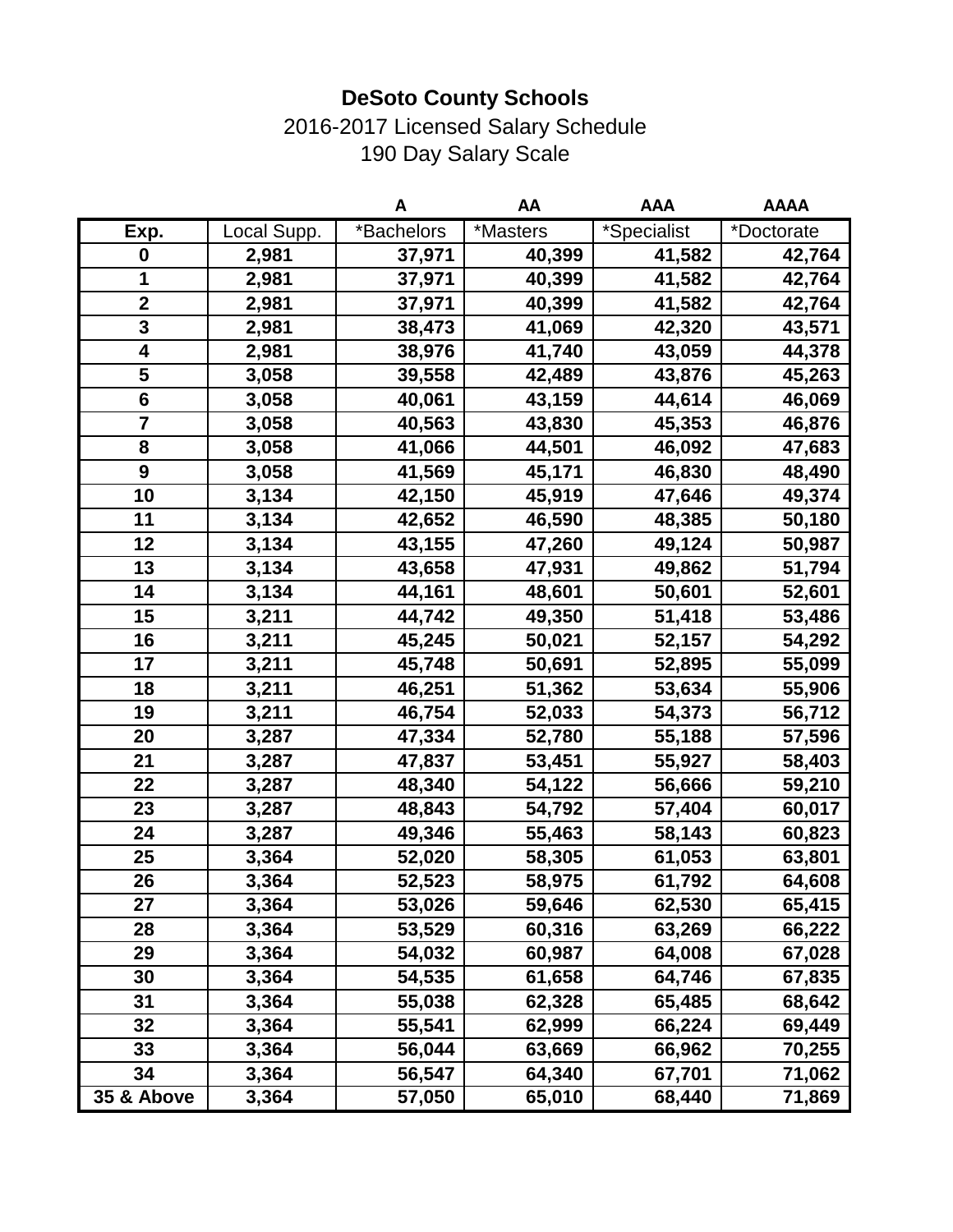# 2016-2017 Licensed Salary Schedule 200 Day Salary Scale

|                         |             | Α          | AA       | <b>AAA</b>  | <b>AAA</b> |
|-------------------------|-------------|------------|----------|-------------|------------|
| Exp.                    | Local Supp. | *Bachelors | *Masters | *Specialist | *Doctorate |
| 0                       | 2,981       | 39,969     | 42,525   | 43,770      | 45,015     |
| 1                       | 2,981       | 39,969     | 42,525   | 43,770      | 45,015     |
| $\mathbf{2}$            | 2,981       | 39,969     | 42,525   | 43,770      | 45,015     |
| 3                       | 2,981       | 40,498     | 43,231   | 44,548      | 45,864     |
| 4                       | 2,981       | 41,028     | 43,937   | 45,325      | 46,713     |
| 5                       | 3,058       | 41,640     | 44,725   | 46,185      | 47,645     |
| $6\phantom{1}$          | 3,058       | 42,169     | 45,431   | 46,963      | 48,494     |
| $\overline{\mathbf{7}}$ | 3,058       | 42,698     | 46,137   | 47,740      | 49,343     |
| 8                       | 3,058       | 43,228     | 46,843   | 48,518      | 50,193     |
| $\boldsymbol{9}$        | 3,058       | 43,757     | 47,549   | 49,295      | 51,042     |
| 10                      | 3,134       | 44,368     | 48,336   | 50,154      | 51,972     |
| 11                      | 3,134       | 44,897     | 49,042   | 50,932      | 52,821     |
| 12                      | 3,134       | 45,427     | 49,748   | 51,709      | 53,671     |
| 13                      | 3,134       | 45,956     | 50,453   | 52,487      | 54,520     |
| 14                      | 3,134       | 46,486     | 51,159   | 53,264      | 55,369     |
| 15                      | 3,211       | 47,097     | 51,948   | 54,124      | 56,301     |
| 16                      | 3,211       | 47,627     | 52,653   | 54,902      | 57,150     |
| 17                      | 3,211       | 48,156     | 53,359   | 55,679      | 57,999     |
| 18                      | 3,211       | 48,686     | 54,065   | 56,457      | 58,848     |
| 19                      | 3,211       | 49,215     | 54,771   | 57,234      | 59,697     |
| 20                      | 3,287       | 49,826     | 55,558   | 58,093      | 60,628     |
| 21                      | 3,287       | 50,355     | 56,264   | 58,871      | 61,477     |
| 22                      | 3,287       | 50,884     | 56,970   | 59,648      | 62,326     |
| 23                      | 3,287       | 51,414     | 57,676   | 60,426      | 63,175     |
| 24                      | 3,287       | 51,943     | 58,382   | 61,203      | 64,025     |
| 25                      | 3,364       | 54,758     | 61,373   | 64,266      | 67,159     |
| 26                      | 3,364       | 55,288     | 62,079   | 65,044      | 68,009     |
| 27                      | 3,364       | 55,817     | 62,785   | 65,821      | 68,858     |
| 28                      | 3,364       | 56,347     | 63,491   | 66,599      | 69,707     |
| 29                      | 3,364       | 56,876     | 64,197   | 67,376      | 70,556     |
| 30                      | 3,364       | 57,405     | 64,903   | 68,154      | 71,405     |
| 31                      | 3,364       | 57,935     | 65,609   | 68,932      | 72,255     |
| 32                      | 3,364       | 58,464     | 66,314   | 69,709      | 73,104     |
| 33                      | 3,364       | 58,994     | 67,020   | 70,487      | 73,953     |
| 34                      | 3,364       | 59,523     | 67,726   | 71,264      | 74,802     |
| $35$ & Above            | 3,364       | 60,052     | 68,432   | 72,042      | 75,651     |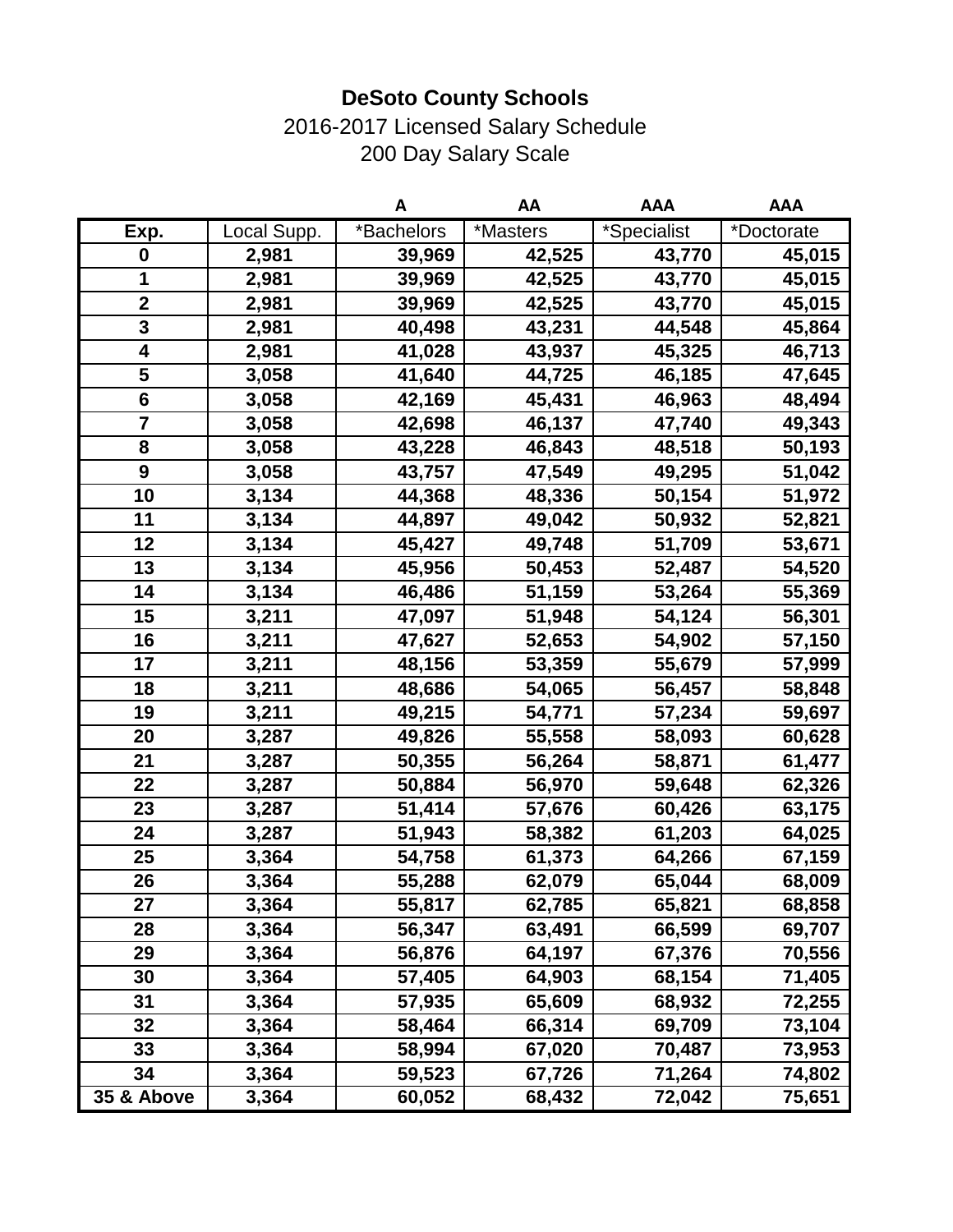# 2016-2017 Licensed Salary Schedule 205 Day Salary Scale

|                         |             | A          | AA       | <b>AAA</b>  | <b>AAAA</b> |
|-------------------------|-------------|------------|----------|-------------|-------------|
| Exp.                    | Local Supp. | *Bachelors | *Masters | *Specialist | *Doctorate  |
| 0                       | 2,981       | 40,968     | 43,588   | 44,864      | 46,140      |
| 1                       | 2,981       | 40,968     | 43,588   | 44,864      | 46,140      |
| $\mathbf{2}$            | 2,981       | 40,968     | 43,588   | 44,864      | 46,140      |
| 3                       | 2,981       | 41,511     | 44,312   | 45,661      | 47,011      |
| 4                       | 2,981       | 42,054     | 45,035   | 46,458      | 47,881      |
| 5                       | 3,058       | 42,681     | 45,843   | 47,340      | 48,836      |
| $6\phantom{1}$          | 3,058       | 43,223     | 46,567   | 48,137      | 49,706      |
| $\overline{\mathbf{7}}$ | 3,058       | 43,766     | 47,290   | 48,934      | 50,577      |
| 8                       | 3,058       | 44,309     | 48,014   | 49,731      | 51,447      |
| $\boldsymbol{9}$        | 3,058       | 44,851     | 48,737   | 50,528      | 52,318      |
| 10                      | 3,134       | 45,477     | 49,544   | 51,408      | 53,271      |
| 11                      | 3,134       | 46,020     | 50,268   | 52,205      | 54,142      |
| 12                      | 3,134       | 46,562     | 50,991   | 53,002      | 55,012      |
| 13                      | 3,134       | 47,105     | 51,715   | 53,799      | 55,883      |
| 14                      | 3,134       | 47,648     | 52,438   | 54,596      | 56,753      |
| 15                      | 3,211       | 48,275     | 53,246   | 55,477      | 57,708      |
| 16                      | 3,211       | 48,817     | 53,970   | 56,274      | 58,578      |
| 17                      | 3,211       | 49,360     | 54,693   | 57,071      | 59,449      |
| 18                      | 3,211       | 49,903     | 55,417   | 57,868      | 60,319      |
| 19                      | 3,211       | 50,445     | 56,140   | 58,665      | 61,190      |
| 20                      | 3,287       | 51,071     | 56,947   | 59,545      | 62,144      |
| 21                      | 3,287       | 51,614     | 57,671   | 60,342      | 63,014      |
| 22                      | 3,287       | 52,157     | 58,394   | 61,139      | 63,884      |
| 23                      | 3,287       | 52,699     | 59,118   | 61,936      | 64,755      |
| 24                      | 3,287       | 53,242     | 59,841   | 62,733      | 65,625      |
| 25                      | 3,364       | 56,127     | 62,908   | 65,873      | 68,838      |
| 26                      | 3,364       | 56,670     | 63,631   | 66,670      | 69,709      |
| 27                      | 3,364       | 57,213     | 64,355   | 67,467      | 70,579      |
| 28                      | 3,364       | 57,755     | 65,078   | 68,264      | 71,450      |
| 29                      | 3,364       | 58,298     | 65,802   | 69,061      | 72,320      |
| 30                      | 3,364       | 58,840     | 66,525   | 69,858      | 73,190      |
| 31                      | 3,364       | 59,383     | 67,249   | 70,655      | 74,061      |
| 32                      | 3,364       | 59,926     | 67,972   | 71,452      | 74,931      |
| 33                      | 3,364       | 60,468     | 68,696   | 72,249      | 75,802      |
| 34                      | 3,364       | 61,011     | 69,419   | 73,046      | 76,672      |
| $35$ & Above            | 3,364       | 61,554     | 70,143   | 73,843      | 77,543      |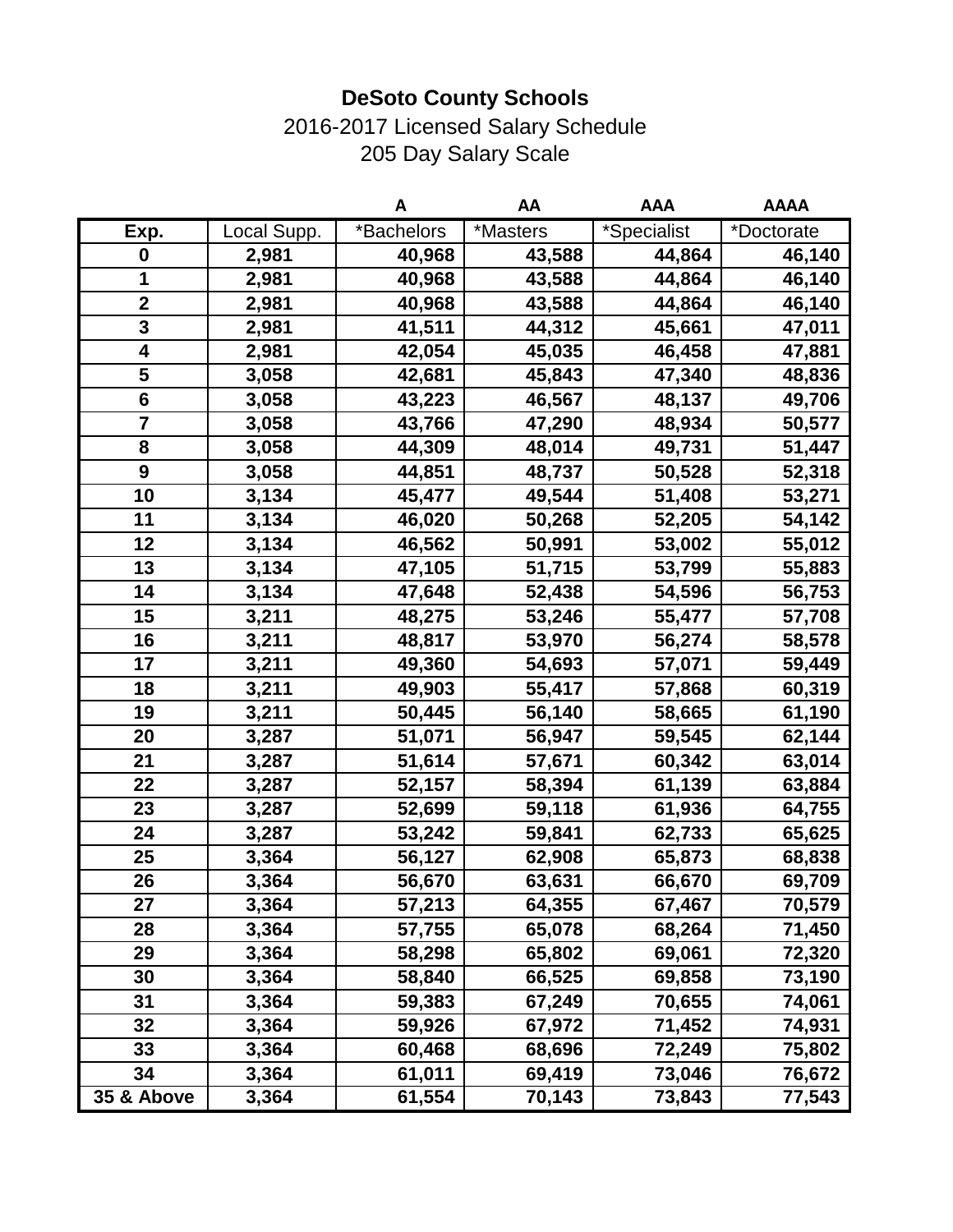#### 2016-2017 Licensed Salary Schedule 210 Day Salary Scale

|                         |             | A          | AA       | <b>AAA</b>  | <b>AAAA</b> |
|-------------------------|-------------|------------|----------|-------------|-------------|
| Exp.                    | Local Supp. | *Bachelors | *Masters | *Specialist | *Doctorate  |
| $\mathbf 0$             | 2,981       | 41,967     | 44,651   | 45,959      | 47,266      |
| 1                       | 2,981       | 41,967     | 44,651   | 45,959      | 47,266      |
| $\mathbf 2$             | 2,981       | 41,967     | 44,651   | 45,959      | 47,266      |
| 3                       | 2,981       | 42,523     | 45,393   | 46,775      | 48,157      |
| 4                       | 2,981       | 43,079     | 46,134   | 47,591      | 49,049      |
| 5                       | 3,058       | 43,722     | 46,961   | 48,494      | 50,027      |
| $6\phantom{1}$          | 3,058       | 44,277     | 47,703   | 49,311      | 50,919      |
| $\overline{\mathbf{7}}$ | 3,058       | 44,833     | 48,444   | 50,127      | 51,810      |
| 8                       | 3,058       | 45,389     | 49,185   | 50,944      | 52,702      |
| $\boldsymbol{9}$        | 3,058       | 45,945     | 49,926   | 51,760      | 53,594      |
| 10                      | 3,134       | 46,586     | 50,753   | 52,662      | 54,571      |
| 11                      | 3,134       | 47,142     | 51,494   | 53,478      | 55,462      |
| 12                      | 3,134       | 47,698     | 52,235   | 54,295      | 56,354      |
| 13                      | 3,134       | 48,254     | 52,976   | 55,111      | 57,246      |
| 14                      | 3,134       | 48,810     | 53,717   | 55,927      | 58,137      |
| 15                      | 3,211       | 49,452     | 54,545   | 56,830      | 59,116      |
| 16                      | 3,211       | 50,008     | 55,286   | 57,647      | 60,007      |
| 17                      | 3,211       | 50,564     | 56,027   | 58,463      | 60,899      |
| 18                      | 3,211       | 51,120     | 56,769   | 59,280      | 61,791      |
| 19                      | 3,211       | 51,676     | 57,510   | 60,096      | 62,682      |
| 20                      | 3,287       | 52,317     | 58,336   | 60,998      | 63,659      |
| 21                      | 3,287       | 52,873     | 59,077   | 61,814      | 64,551      |
| 22                      | 3,287       | 53,429     | 59,819   | 62,631      | 65,443      |
| 23                      | 3,287       | 53,985     | 60,560   | 63,447      | 66,334      |
| 24                      | 3,287       | 54,540     | 61,301   | 64,263      | 67,226      |
| 25                      | 3,364       | 57,496     | 64,442   | 67,480      | 70,517      |
| 26                      | 3,364       | 58,052     | 65,183   | 68,296      | 71,409      |
| 27                      | 3,364       | 58,608     | 65,924   | 69,112      | 72,301      |
| 28                      | 3,364       | 59,164     | 66,665   | 69,929      | 73,192      |
| 29                      | 3,364       | 59,720     | 67,407   | 70,745      | 74,084      |
| 30                      | 3,364       | 60,276     | 68,148   | 71,562      | 74,976      |
| 31                      | 3,364       | 60,831     | 68,889   | 72,378      | 75,867      |
| 32                      | 3,364       | 61,387     | 69,630   | 73,195      | 76,759      |
| 33                      | 3,364       | 61,943     | 70,371   | 74,011      | 77,651      |
| 34                      | 3,364       | 62,499     | 71,113   | 74,827      | 78,542      |
| 35 & Above              | 3,364       | 63,055     | 71,854   | 75,644      | 79,434      |